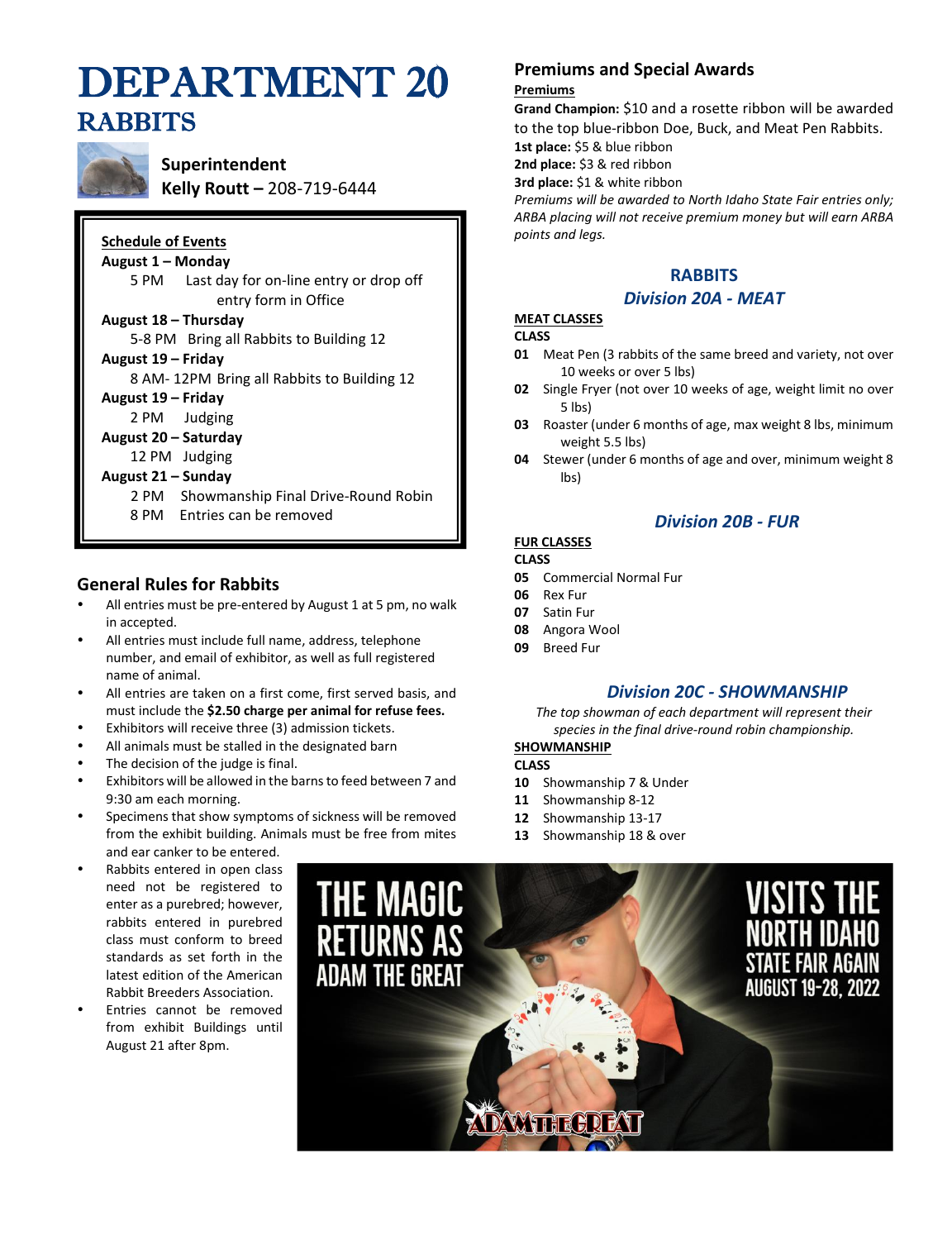#### **OFFICIAL AMERICAN RABBIT BREEDERS ASSOCIATION SANCTIONED SHOW**



# PO Box 400, Knox, PA 16232

**Membership Dues**  Adult: \$20.00 per year, 3 years-\$50.00 Youth: \$12.00 per year, 3 years-\$30.00 Combination husband/wife: \$30.00 per year, 3 years-\$75.00

Single Adult Family: \$20.00 plus \$5.00/youth per year, 3 years- \$50.00 plus \$10.00/youth Husband/Wife Family: \$30.00 plus \$5.00/youth per year, 3

years-\$10.00/youth

## *ARBA*

*Division 20D – SENIOR BUCK* 

*(6 months and over - (4) only)*

*Division 20E – SENIOR BUCK* 

*(8 months and over - (6) only)*

#### *Division 20F – INTERMEDIATE BUCK*

*(6-8 months - (6) only)*

*Division 20G – JUNIOR BUCK*

*(under 6 months)*

*Division 20H – SENIOR DOE* 

*(6 months and over - (4) only)*

*Division 20I – SENIOR DOE* 

*(8 months and over - (6) only)*

#### *Division 20J – INTERMEDIATE DOE*

*(6-8 months - (6) only)*

#### *Division 20K – JUNIOR DOE*

*(under 6 months)*

#### **ARBA BREEDS**

#### **CLASS**

- American-Blue(6)
- American-White(6)
- American Fuzzy Lop-Solid(4)
- American Fuzzy Lop-Broken(4)
- American Sable(4)
- Agrente Brun(6)
- English Angora-Colored(4)
- English Angora-White(4)
- French Angora-Colored(4)
- French Angora-White(4)
- Satin Angora-Colored(4)
- Satin Angora-White(4)
- Giant Angora(6)
- Belgian Hare-Rufus(4)
- Belgian Hare-Tan(4)
- Beveren-Black(6)
- Beveren-Blue(6)
- Beveren-White(6)
- Blanc de Hotot(6)
- Britannia Petite-Black(4)
- Britannia Petite-Black Otter(4)
- Britannia Petite-Blue Eyed White(4)
- Britannia Petite-Broken(4)
- Britannia Petite-Chestnut Agouti(4)
- Britannia Petite-Ruby Eyed White(4)
- Britannia Petite-Siamese Sable(4)
- Britannia Petite-Sable Marten(4)
- Californian(6)
- Champagne d'Argent(6)
- Checkered Giant-Black(6)
- Checkered Giant-Blue(6)
- American Chinchilla(6)
- Giant Chinchilla(6)
- Standard Chinchilla(4)
- Cinnamon(6)
- Crème d'Argent(6)
- Dutch-Black(4)
- Dutch-Blue(4)
- Dutch-Chinchilla(4)
- Dutch-Chocolate(4)
- Dutch-Gray(4)
- Dutch-Steel(4)
- Dutch-Tortoise(4)
- Dwarf Hotot(4)
- Dwarf Papillon-Black(4)
- Dwarf Papillon-Blue(4)
- Dwarf Papillon-Chocolate(4)
- English Spot-Black(4)
- English Spot-Blue(4)
- English Spot-Chocolate(4)
- English Spot-Gold(4)
- English Spot-Gray(4)
- English Spot-Lilac(4)
- English Spot-Tortoise(4)
- Flemish Giant-Black(6)
- Flemish Giant-Blue(6)
- Flemish Giant-Fawn(6)
- Flemish Giant-Light Gray(6)
- Flemish Giant-Sandy(6)
- Flemish Giant-Steel Gray(6)
- Flemish Giant-White(6)
- Florida White(4)
- Harlequin-Japanese(4)
- Harlequin-Magpie(4)
- Havana-Black(4)
- Havana-Blue(4)
- Havana-Broken(4)
- Havana-Chocolate(4)
- Havana-Lilac(4)
- Himalayan-Black(4)
- Himalayan-Blue(4) Himalayan-Chocolate(4)
- Himalayan-Lilac(4)
- Holland Lop-Solid(4)
- Holland Lop-Broken(4)
- Jersey Wooly-Agouti(4) Jersey Wooly-AOV(4)

 Jersey Wooly-Broken(4) Jersey Wooly-Self(4) Jersey Wooly-Shaded(4) Jersey Wooly-Tan Pattern(4)

 Lionhead-Ruby Eyed White(4) Lionhead-Tortoise(4) Lionhead-Chocolate(4) Lionhead-Seal(4)

 Lionhead-Siamese Sable(4) English Lop-Solid(6) English Lop-Broken(6)

Lilac(4)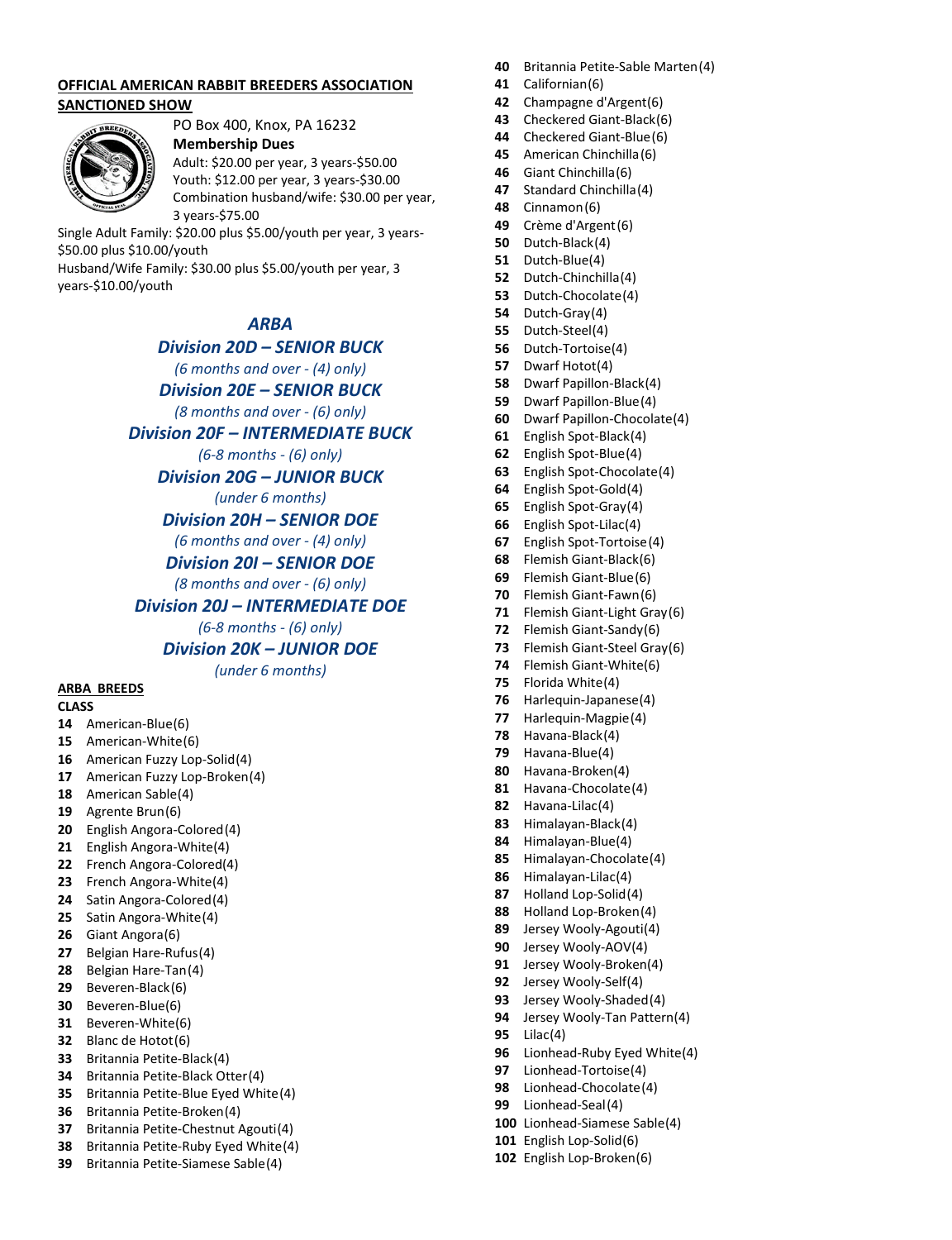French Lop-Solid(6) French Lop-Broken(6) Mini Lop-Solid(4) Mini Lop-Broken(4) Mini Rex-Black(4) Mini Rex-Blue(4) Mini Rex-Blue Eyed White(4) Mini Rex-Broken Group(4) Mini Rex-Castor(4) Mini Rex-Chinchilla(4) Mini Rex-Chocolate(4) Mini Rex-Himalayan(4) Mini Rex-Lilac(4) Mini Rex-Lynx(4) Mini Rex-Opal(4) Mini Rex-Otter(4) Mini Rex-Red(4) Mini Rex-Sable(4) Mini Rex-Sable Point(4) Mini Rex-Seal(4) Mini Rex-Silver Marten(4) Mini Rex-Smoke Pearl(4) Mini Rex-Tortoise(4) Mini Rex-White(4) Mini Satin-Black(4) Mini Satin-Blue(4) Mini Satin-Broken(4) Mini Satin-Chinchilla(4) Mini Satin-Chocolate(4) Mini Satin-Chocolate Agouti(4) Mini Satin-Copper(4) Mini Satin-Himalayan(4) Mini Satin-Opal(4) Mini Satin-Otter(4) Mini Satin-Red(4) Mini Satin-Siamese(4) Mini Satin-Silver Marten(4) Mini Satin-Squirrel(4) Mini Satin-Tortoise(4) Mini Satin-White(4) Netherland Dwarf-Ruby Eyed White(4) Netherland Dwarf-Blue Eyed White(4) Netherland Dwarf-Black(4) Netherland Dwarf-Blue(4) Netherland Dwarf-Chocolate(4) Netherland Dwarf-Lilac(4) Netherland Dwarf-Sable Point(4) Netherland Dwarf-Siamese Sable(4) Netherland Dwarf-Siamese Smoke(4) Netherland Dwarf-Tortoise Shell(4) Netherland Dwarf-Chestnut(4) Netherland Dwarf-Chinchilla(4) Netherland Dwarf-Lynx(4) Netherland Dwarf-Opal(4) Netherland Dwarf-Squirrel(4) Netherland Dwarf-Otter(4) Netherland Dwarf-Silver Marten(4) Netherland Dwarf-Sable Marten(4) Netherland Dwarf-Smoke Pearl Marten(4) Netherland Dwarf-Tans(4) Netherland Dwarf-Broken(4) Netherland Dwarf-Fawn(4) Netherland Dwarf-Himalayan(4)

 Netherland Dwarf-Orange(4) Netherland Dwarf-Steel(4) New Zealand-Black(6) New Zealand-Blue(6) New Zealand-Broken(6) New Zealand-Red(6) New Zealand-White(6) Palomino-Golden(6) Palomino-Lynx(6) Polish-Black(4) Polish-Blue(4) Polish-Broken(4) Polish-Chocolate(4) Polish-Blue Eyed White(4) Polish-Ruby Eyed White(4) Rex-Amber(4) Rex-Black(4) Rex-Blue(4) Rex-Broken Group(4) Rex-Californian(4) Rex-Castor(4) Rex-Chinchilla(4) Rex-Chocolate(4) Rex-Lilac(4) Rex-Lynx(4) Rex-Opal(4) Rex-Otter(4) Rex-Re(4) Rex-Sable(4) Rex-Seal(4) Rex-White(4) Rhinelander-Black(4) Rhinelander-Blue(4) Satin-Black(6) Satin-Blue(6) Satin-Broken Group(6) Satin-Californian(6) Satin-Chinchilla(6) Satin-Chocolate(6) Satin-Copper(6) Satin-Otter(6) Satin-Red(6) Satin-Siamese(6) Satin-White(6) Silver-Black(4) Silver-Brown(4) Silver-Fawn(4) Silver Fox(6) Silver Marten-Black(4) Silver Marten-Blue(4) Silver Marten-Chocolate(4) Silver Marten-Sable(4) Tan-Lilac(4) Tan-Blue(4) Tan-Chocolate(4) Tan-Black(4) Thrianta(4) Recognized Breed, Unrecognized variety with current working standard(4) Unrecognized Breed, with current imported or working standard(4)